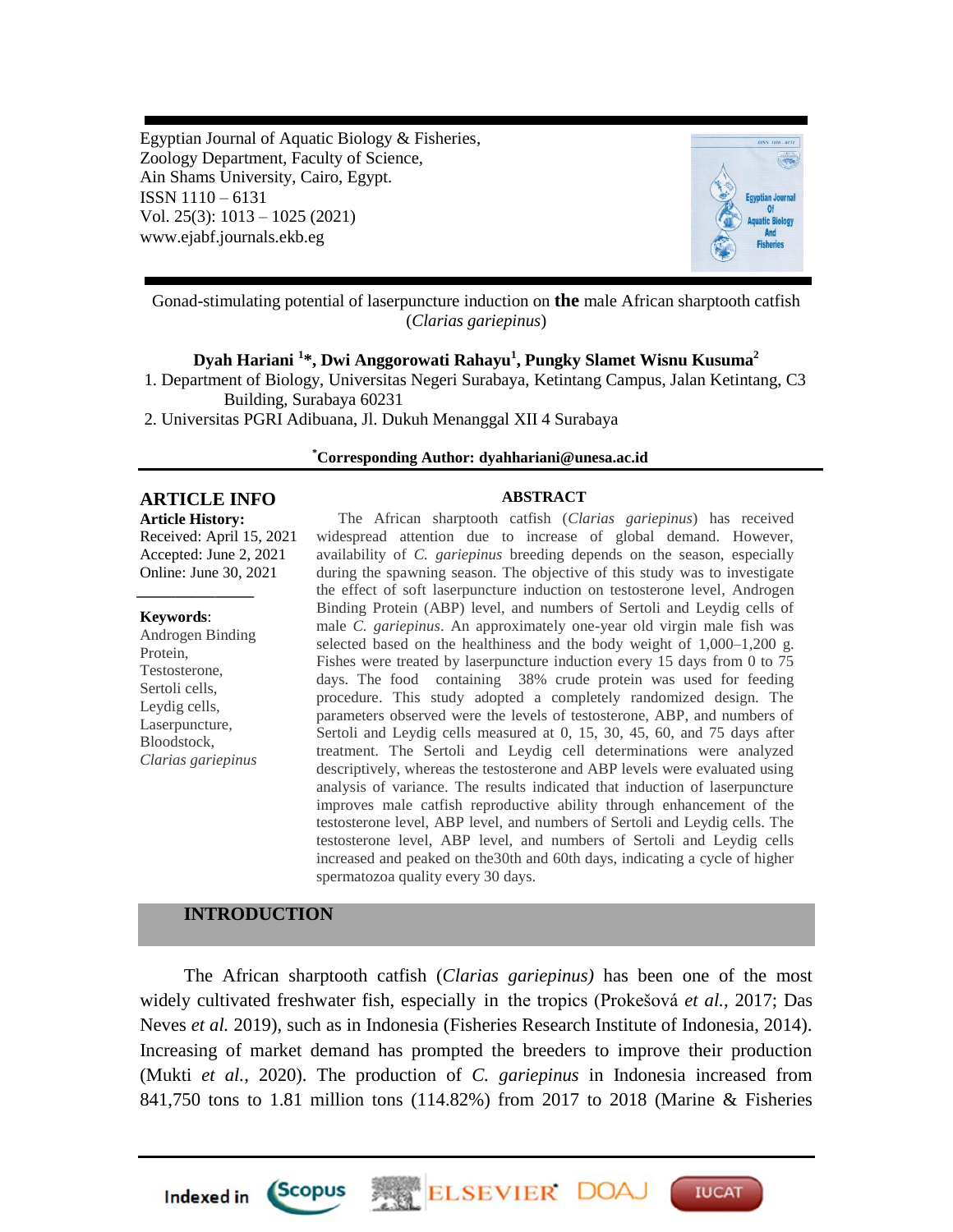Ministry, 2018). The catfish species are widely cultivated for the provision of animal protein-based feed (Jooste *et al.*, 2015; Kusuma *et al.*, 2015; Fisheries Research Institute of Indonesia, 2018). This fish species has a high growth rate and adaptable to environmental factors, such as temperature and oxygen changes. However, this fish production remains hampered by limited breeding occasion because it depends on the season, especially during the spawning season. In its natural habitat, the fish reproduces during the rainy season from October to April (Zairin, 2000; Mukti *et al.*, 2020). Meanwhile, during July to August, *C. gariepinus* spawning pauses due to low temperature. Fish breeders in the Pare Kediri area, Indonesia, typically overcome this situation by installing *paranet* for covering ponds and applying the lamp to increase the water temperature (Hariani *et al*., 2010).

Efforts to overcome breeding problems are generally carried out by increasing the quality of the ova. In addition, high quality of spermatozoa is also required to increase the success of artificial fertilization (Mansour *et al.*, 2005; Fauvel *et al.* 2010; Locatello *et al.,* 2018). The productive period of spawning in male *C. gariepinus* starts at the age of 12 months with  $2,025 \pm 0.025$  g body weight (Nwabuisi *et al.*, 2018). In general, after the first spawning, there is degradation in sperm quality, such as their viability and motility (Mukti *et al.*, 2020). To maintain sperm quality, farmers frequently to provide high quality of food. The high food quality is one of the main factors for improving gonad development and the spermatozoa quality indicated by volume, motility, and quantity of spermatozoa, percentage of fertilization, and hatchability of eggs (Chowdhury  $\&$  Joy, 2001; Rurawanga *et al.*, 2004).

Many studies have been conducted to maintain sperm quality without increasing food quality, such as applying laserpuncture. This method has been widely studied to increase gonad maturity since 2015s (Abies *et al.*, 2015; Kusuma *et al.*, 2015). The technology has received great attention because of its ability to improve the reproductive quality of *C. gariepinus* through acceleration of growth, development and maturation gonads, as well as increasing the production of gonadotropins and steroids in male and female broodstocks (Kusuma, 2013; Hariani & Kusuma, 2019; Hariani *et al.*, 2020). Laserpuncture specifications from helium-neon soft lasers are considered safe therapy for stimulating reproductive organs in catfish (Kusuma & Hariani, 2017).

Changes in environmental factors, such as temperature and photoperiod simultaneously with internal signals stimulate the central nervous system to induce gonad maturation processes. The hypothalamus gland secretes gonadotropin releasing hormone (GnRH), which stimulates the release of gonadotropin hormones (GtHs) from the pituitary gland. In *C. gariepinus* broodstock, the hypothalamic–pituitary–gonad axis primarily manages the reproduction activity. The GnRH is a key player for reproductive activity (Chaube *et al.*, 2015; Golan *et al.*, 2015; Honji *et al.*, 2019). When *C. gariepinus* broodstock spawn, the gonads are influenced by the hypothalamus, as it synthesizes and liberates the GnRH, stimulates the anterior pituitary to produce the gonadotropin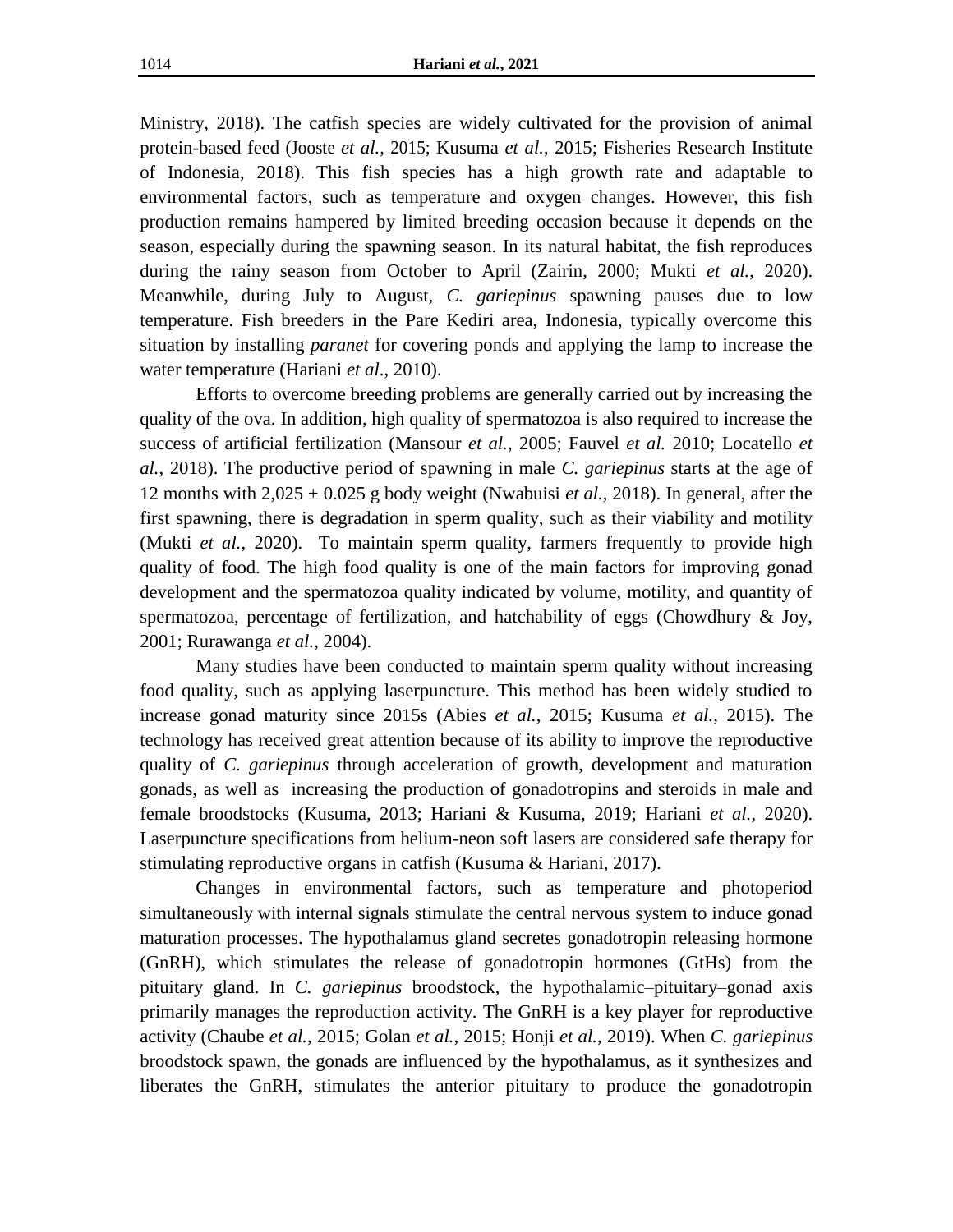hormone; gonadotropins stimulate steroidogenesis (Zohar *et al.*, 2010; Borella *et al.*, 2020).

A previous study found that laserpuncture induction every 7 days spurs speedmaturation of gonads and enhances the production of steroid hormones (Kusuma *et al.*, 2015; Mukti *et al.*, 2020). However, the intensive application may lead catfish to experiencing stress. The latter study reported that the effect reduces the sensitivity or blocks the activity of nerves to stimulate the hypothalamus–pituitary-anterior–gonad axis, causing inhibition in the release of the gonadotropin hormones and the gametogenesis process. Based on the elaboration above, application of specific methods to male catfish should be evaluated to obtain a high quality of spermatozoa. Therefore, the objective of this study was to investigate the effect of soft laserpuncture induction on the quality of gonads of male *C. gariepinus* that produces superior spermatozoa.

# **MATERIALS AND METHODS**

This study was conducted in dry season from May to July at Freshwater Aquaculture Management Unit Kepanjen, Malang, Indonesia. In this study, the experimental protocols were approved by the Animal Division of Research Ethics Feasibility Commission, Department of Biologi, Universitas Negeri Surabaya.

# **1. Sample preparation**

One-year-old male sharptooth catfish (*Clarias gariepinus*) broodstock samples were collected from Freshwater Aquaculture Management Unit Kapanjen, Malang, and East Java, Indonesia. A total of 48 catfishes (Mutiara variety) were selected based on their fitness, weight  $(1,000 - 1,200$  g), and virginity.

### **2. Broodstock selection of male sharptooth catfish** *(Clarias gariepinus)*

The selected male sharptooth catfish were acclimated in two cement ponds each sized  $3.0 \times 3.0 \times 1.5$  m. Each pond consisted of 24 individuals. The water level in the pond was adjusted at 70 cm, whereas temperature and photoperiodic were kept at natural levels. During the maintenance, the broodstock were fed commercial feed with 38% crude protein in the morning (8:00am) and afternoon (4:00pm); the feed was as much as 3% of their body weight. After acclimation was completed, all catfish broodstock were fasted for 24 hours. Fish samples were weighed, and four individuals were taken for further observation.

# *3. Laserpuncture induction male sharptooth catfish*

This study used an experimental method with laserpuncture induction (as treatment groups) and non-treated fishes (as a control group) with four replicates. The treatment was conducted using soft helium-neon laserpuncture (output power of 5 mW, released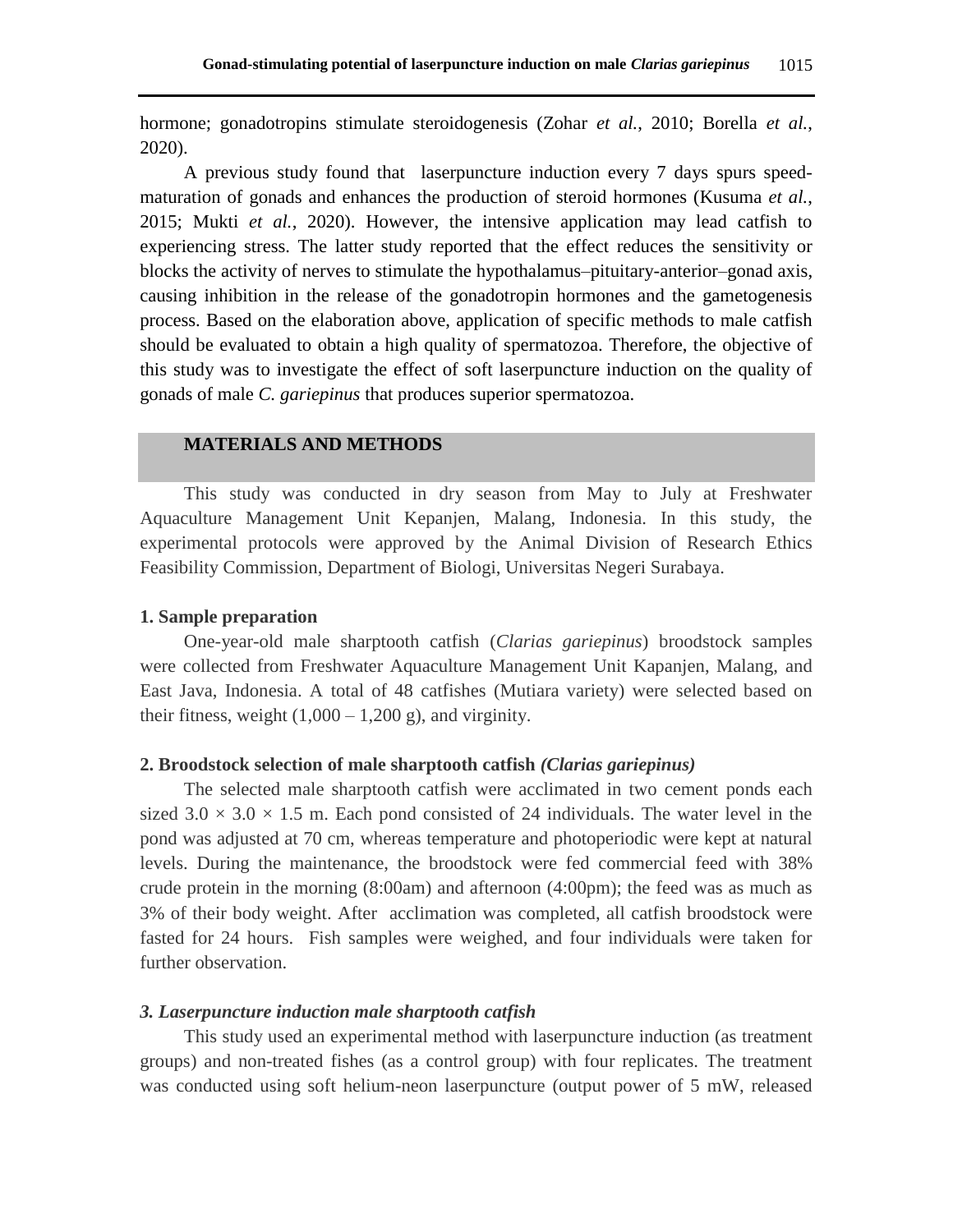from 0.2  $\text{cm}^2$  laser beams, and wavelength of 632.8 nm). Applications were done on twothirds of fish ventral part for 15 seconds. The treatments were conducted six times as follows 0, 15, 30, 45, 60,for 75 days (Hariani *et al.*, 2020). Sampling for both groups was carried out on subsequent four individuals every 15 days till the  $75<sup>th</sup>$  day.

On each sampled fish, blood was collected using an insulin injection needle in the caudal fin vein. The blood was kept in Ependorf tubes and stored at room temperature with a tilt of 45°Cfor half to an hour for separation of serum. Then, blood was centrifuged at a speed of  $1,500-3,000$  rpm for 10 minutes at  $4^{\circ}$ C. The supernatant (serum) was collected using a micropipette and transferred to a labeled Eppendorf tube. Serum samples were stored at −20°C. Serum was assayed using an Enzyme-linked immunosorbent assay (ELISA) kit to determine testosterone (T) (ELISA Kit cat. no. CSB-E17554Fh) and ABP levels (ELISA Kit cat. no. E0121Fi.). The levels were taken according to the manual and read by using an ELISA reader at a 450 nm wavelength (Sink *et al.*, 2008; Taghizadeh *et al.*, 2013).

#### **4. Histology of gonadal male** *C. gariepinus*

After blood collection, the fishes were dissected on the abdominal part from anal to ventral, and the gonads were taken for preparation for the histological slides. This procedure was conducted by following **McCann (2015)** procedure using a hematoxylineosin staining method. Assessment of the number of Sertoli cells and Leydig cells was conducted according to Baeverfjord and **Krogdahl (1996)**. The cells were observed using optical microscope with  $1000 \times$  magnification and counted based on image processing (Miconos, Yogyakarta, Indonesia).

### *5. Data analysis*

The data were analyzed using Statistical Package for Social Science version 15.0 for Windows. The testosterone and ABP levels were statistically analyzed using analysis of variance and Duncan's multiple range tests with a confidence level of 95%. Histology of the organ; namely, the Sertoli and Leydig cells, was determined descriptively.

#### **RESULTS**

#### 1. **The testosterone and androgen binding protein levels of male** *C. gariepinus*

This study indicated that laserpuncture treatment affected the testosterone level and ABP levels in the serum of male *C. gariepinus*, as seen in Fig. (1 & 2). The laserpuncture induction affected significantly  $(P < 0.05)$  the levels of the testosterone and ABP. Testosterone levels in fishes treated with laserpuncture were significantly higher than those in control fishes. Male *C. gariepinus* that were induced every 15 days showed an increase in testosterone levels accompanied by ABP levels, specificaly on the 15<sup>th</sup> and  $30<sup>th</sup>$  day. Furthermore, it decreased on the  $45<sup>th</sup>$  day and experienced an increase both on the 60<sup>th</sup> day(induced by laserpuncture) and the  $75<sup>th</sup>$  day (without laserpuncture). The decrease and increase in levels of testosterone, as well as ABP, were related to the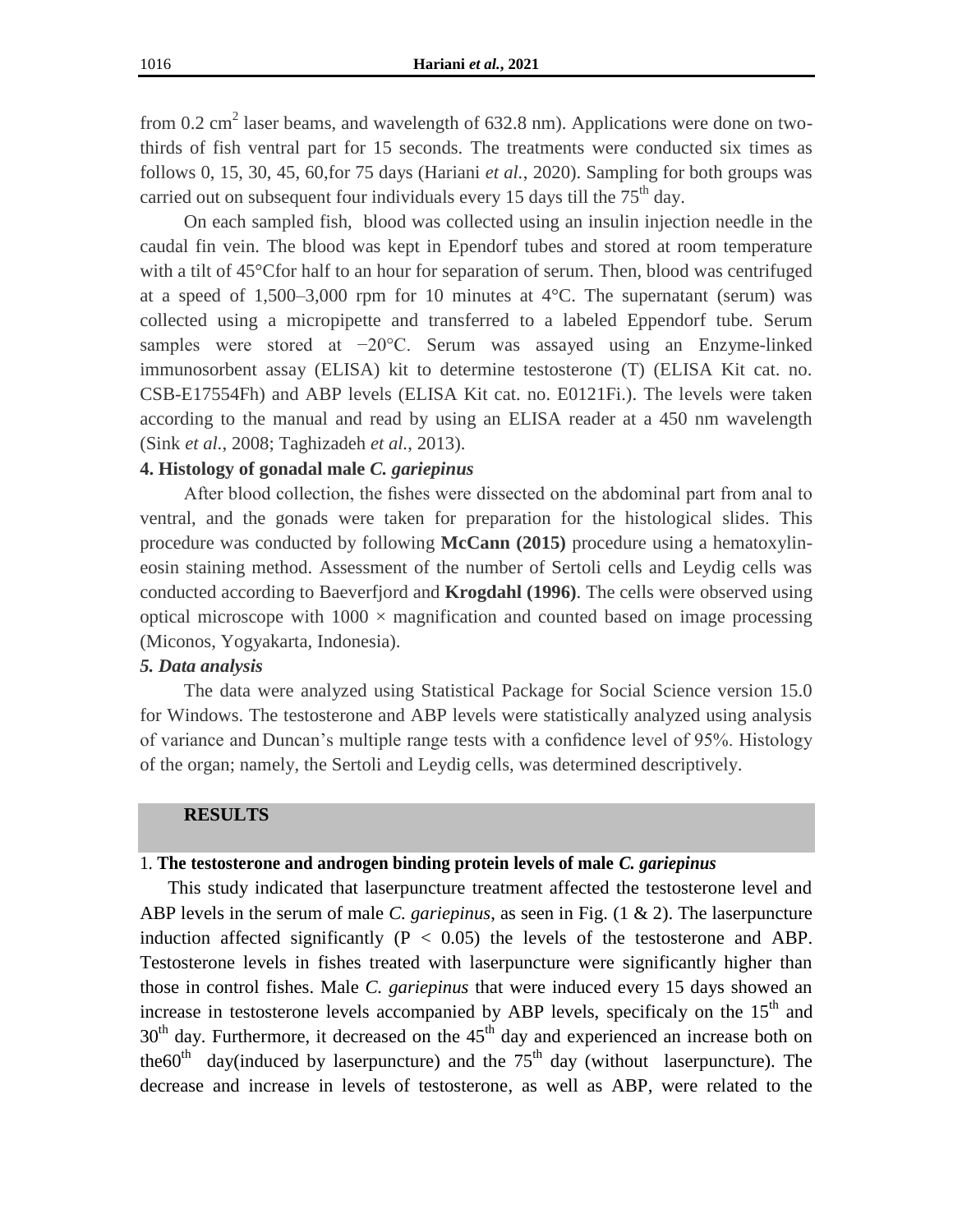development of *C. gariepinus* gonads. There were two peaks in the group induced by laserpuncture and the group without laserpuncture induction. The levels that were induced by laserpuncture were higher on the  $60<sup>th</sup>$  day, and were higher on the  $75<sup>th</sup>$  day in control group as well. It has beens proved that laserpuncture induction can increase the production of testosterone and ABP compared to the control group, and the second peaks can be accelerated by 15 days. Besides that, the level of the testosterone hormone is higher than the level of ABP (Figs.  $1 \& 2$ ).



**Fig. 1**. Testosterone level (ng/mL) from control and laserpuncture-induced group of male sharptooth catfish. Note: Means denoted by a different letter above the error bars indicate significant differences among the treatments and days



**Fig. 2**. Androgen Binding Protein (ABP) level (ng/mL) from control and laserpuncture-induced group of male sharptooth catfish. Note: Means denoted by a different letter above the error bars indicate significant differences among the treatments and days

Testosterone levels increased from 0 day, reached a peak on the 30<sup>th</sup> day, and then decreased on the  $45<sup>th</sup>$  day. Under treatment, those levels increased again on the 60<sup>th</sup> day, whereas in the control, the increase occurred on the  $75<sup>th</sup>$  day. The same situation occurred with ABP levels. Laserpuncture induction increased the ABP levels in the treated fishes.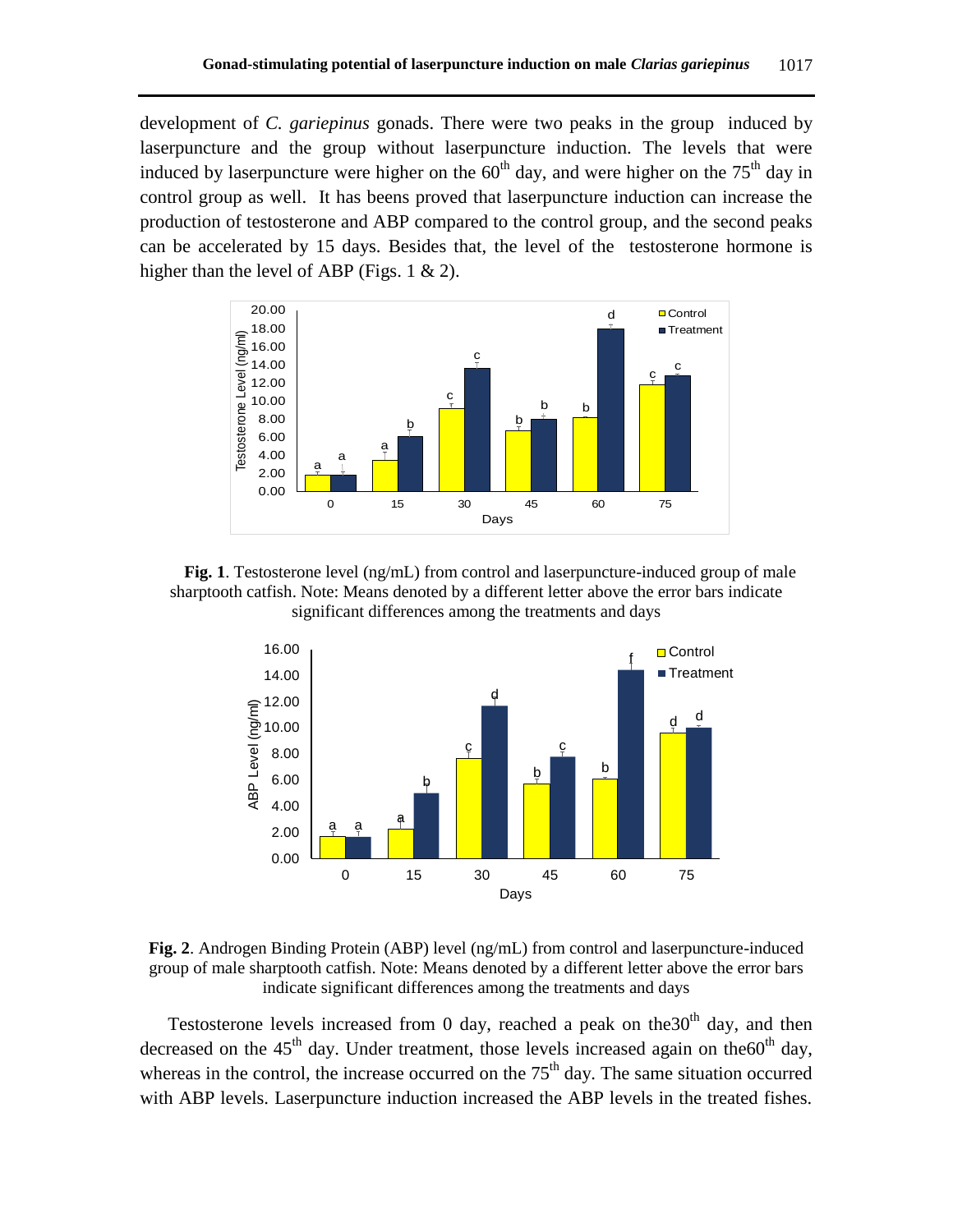The ABP levels on treatment experienced two peaks on the 30<sup>th</sup> and the  $60<sup>th</sup>$  days. Laserpuncture induction has increased the production of testosterone and ABP compared to the control group; and it can accelerate the second peaks by 15 days.

# **2. Numbers of Sertoli and Leydig cells in male** *C. gariepinus*

Based on the gonad (testicular) histology of male *C. gariepinus*, the number of Sertoli cells was higher than Leydig cells (Table 1). The number of cells was fluctuated, and in treatment group there were two peaks onn the  $30<sup>th</sup>$  and the  $60<sup>th</sup>$  days, and this situation was consistent between the Sertoli and Leydig cells. Meanwhile, in control the peaks occurred in the  $30<sup>th</sup>$  and the  $75<sup>th</sup>$  days. The number of Sertoli cells on each observation was greater than that of Leydig cells (Fig. 3).

**Table 1.** The number of Sertoli and Leydig cells in the control and in laserpuncture-induced group of male C. *gariepinus*

| Days | <b>Number of Sertoli cells</b> |                                | <b>Number of Leydig cells</b> |                  |
|------|--------------------------------|--------------------------------|-------------------------------|------------------|
|      | <b>Control</b>                 | <b>Laserpuncture Induction</b> | <b>Control</b>                | Laserpuncture    |
|      |                                |                                |                               | <b>Induction</b> |
| 0    | $8.0 \pm 1.3$                  | $8.0 \pm 1.3$                  | $7.1 \pm 1.3$                 | $7.1 \pm 1.3$    |
| 15   | $15.0 \pm 0.6$                 | $21.0 \pm 1.7$                 | $10.0 \pm 1.3$                | $16.0 \pm 2.2$   |
| 30   | $53.0 \pm 6.3$                 | $137.0 \pm 3.6$                | $45.0 \pm 1.8$                | $101.0 \pm 3.1$  |
| 45   | $21.0 \pm 2.2$                 | $32.0 \pm 2.5$                 | $16.0 \pm 2.2$                | $25.0 \pm 1.7$   |
| 60   | $44.0 \pm 8.5$                 | $197.0 \pm 16.2$               | $39.0 \pm 9.8$                | $170.0 \pm 11.4$ |
| 75   | $74.0 \pm 9.2$                 | $102.0 \pm 5.9$                | $53.0 \pm 6.2$                | $83.0 \pm 10.7$  |



**Fig. 3.** Histology section showing Sertoli and Leydig cells in the treatment (a) in the control (b) on the  $60<sup>th</sup>$  day.

# **DISCUSSION**

The results of the present study revealed the influence of laserpuncture induction on the level of testosterone, ABP, number of Sertoli and Leydig cells. The reproductive activity of the broodstock fish is greatly influenced by the level of hormones such as the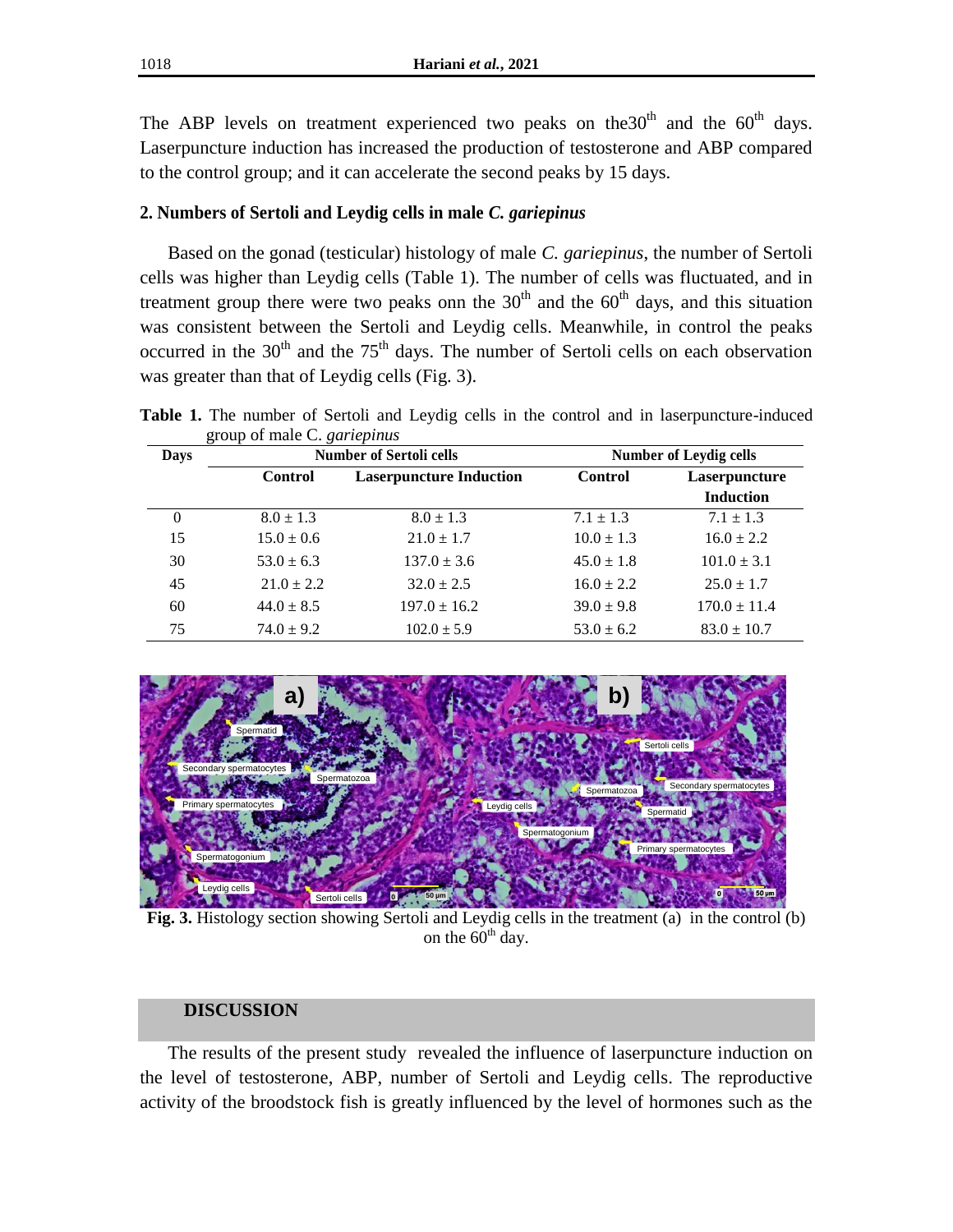testosterone in their blood. The fluctuation of testosterone concentration after treatment by laserpuncture induction might be related to the activity of the gonadotropin hormone in the steroidogenesis process. Laserpuncture induction can affect the hypothalamus gland to secrete gonadotropin-releasing hormone (GnRH). This hormone stimulates the release of gonadotropin hormones from the pituitary gland. Testosterone levels increased and, reaching the first peak on the  $30<sup>th</sup>$  day, indicating the role of this hormone, and synergizing with gonadotropin hormones in gonad maturation. This maturation led the *C. gariepinus* male ready to spawn. If spawning is halt, testosterone levels would drop, and is reabsorbed, hence the testosterone concentration dropped on the 45<sup>th</sup> day. Furthermore, the laserpuncture induction re-increased and reached the second peak on the  $60<sup>th</sup>$  day. A different trend occurred in the control group because the peak was reached on the  $75<sup>th</sup>$ day. The spermatogenesis cycle in male *C*. *gariepinus* broodstock occurs every 30 days, after high levels of testosterone.

The induction of laserpuncture on the reproductive organ in male *C. gariepinus* has accelerated the gonad-stimulating potential to produce testosterone. This result was consistent with studies conducted by **Karu (2000)** and **Koutna (2013)**. Both studies found that, laserpuncture induction may stimulate biological organs through the proliferation of somatic cells, gonadal cells, and action of hormones. Laserpuncture induction affects the mitochondrial respiratory chain by changing the electric potential of cell membranes and improve their selective permeability for sodium, potassium and calcium ions, or by increasing the activity of certain enzymes such as cytochrome oxidase and adenosine triphosphatase. This induction also increases DNA synthesis, collagen and pro-collagen production, and may increase the cell proliferation **(Koutna, 2013)**.

Several studies highlighted that gonads can develop well-regulated hormones **( Zohar**  *et al.***, 2010; Ajayi** *et al.***, 2018).** The biosynthesis of androgens takes place continuously in the Leydig cells, where the biosynthesis is regulated by the hypothalamus–hypofisa– testicle (gonad) axis **(Ohga** *et al.***, 2018)**. The GtH-I stimulates the development and proliferation of Sertoli cells to produce ABP, which stimulates the spermatogonia to start the spermatogenesis process. The GtH-II stimulates Leydig cells to secrete the hormone testosterone. The interstitial cell stimulating hormone stimulates the development of seminiferous tubules and Sertoli cells to produce ABP, a protein responsible for sperm formation **(Kusuma** *et al.***, 2012)**. The GtH-I and GtH-II play a role in spermatogenesis, which stimulates the gonads to produce steroid hormones, namely testosterone. Testosterone and ABP control the formation of sperm in the process of spermatogenesis and stimulate the initiation of spermatogenic development.

The results from both the control group and the laserpuncture-induced group indicate that levels of testosterone and ABP are affected by the condition of the gonads during the male broodstock *C. gariepinus* reproductive cycle. Testosterone hormone levels and ABP reaching the peak indicate a mature gonad condition. The high testosterone levels indicate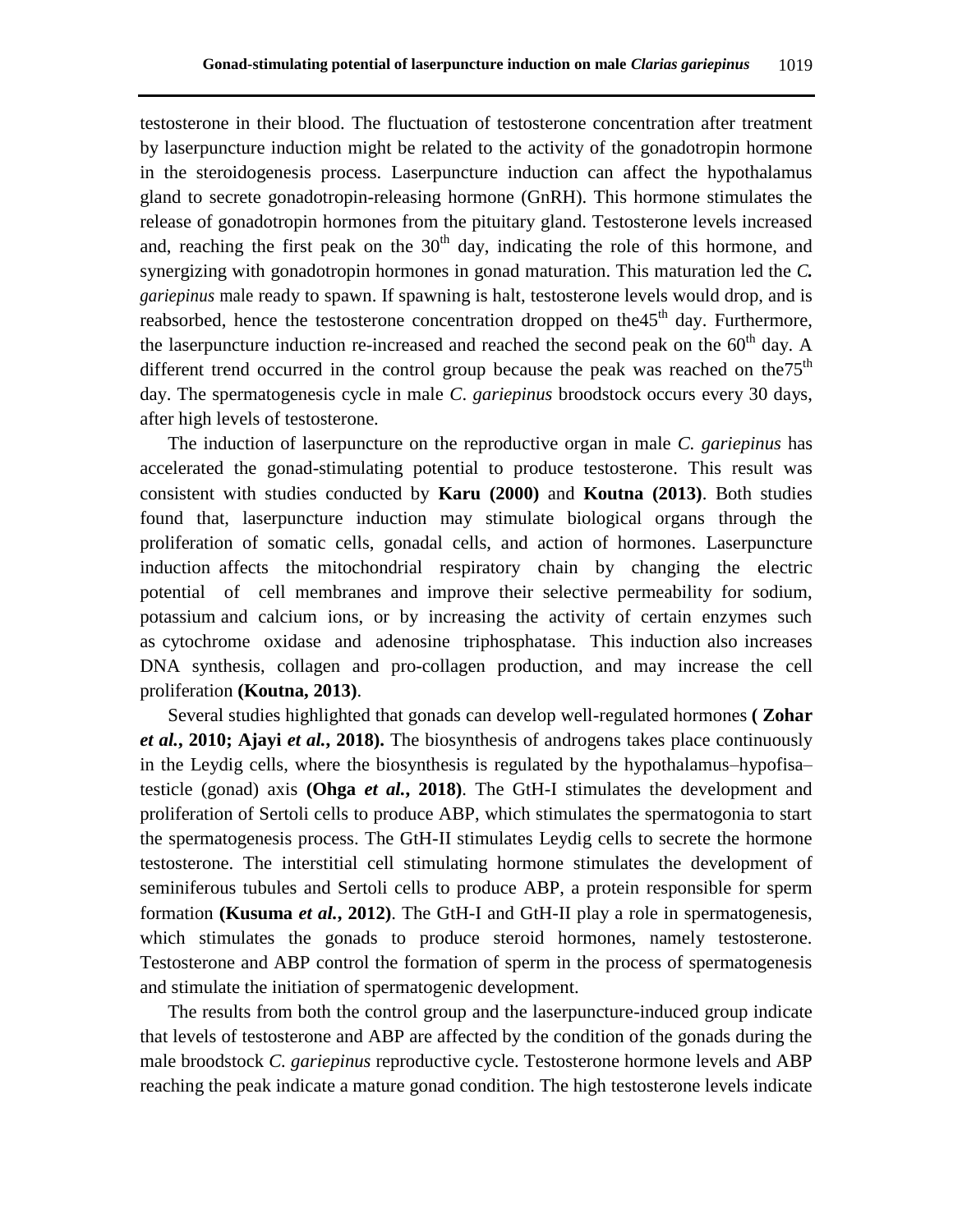that the male catfish undergoes sperm maturation process, such as spermatogenesis, spermyogenesis, and spermiation. Conversely, low testosterone levels indicate that the gonads are at the initial condition, where the male *C. gariepinus* is in the proliferation phase of spermatogonia, which is the resting phase. This indicates that there was a spermatogenesis process occurring in the fish every 30 days, and the duration of treatment affects the process of spermatogenesis.

Sex hormone-binding globulins are an example of ABP. This hormone binds and transports steroids in the blood of vertebrates, except birds, and affects the bioactivity of sex steroids, which have access to the tissues **( Hammond, 2016; González** *et al.***, 2017)**. Sex hormone-binding globulins in fish are produced in the liver and work on testes, kidneys, stomach, and brain **(Miguel-Queralt** *et al.***, 2009)**. The concentration of this sex steroid in fish plasma has an important role in development and reproduction **(Bobe & Labbe, 2010)**.

Previously, **Weltzein** *et al.* **(2004)** asserted that *H. nemurus* males achieving a high level of testosterone. This was confirmed by **(Tessaro** *et al.***, 2019)** and **(Chatakondi & Davis, 2011)**, who demonstrated that levels of sex steroids such as testosterone in plasma can be used as indirect indicators of fish reproductive capacity. A time of high testosterone levels indicates mature gonads. As found by **Gazola and Borella(1997)**, the significantly decreased levels of testosterone indicate a transition toward a regression phase. It is undeniable that there is a link between the fluctuation of steroid hormone levels and the reproductive process in fish, as reported by **Munakata and Kobayashi (2010)**.

This study indicates an association between the increase of testosterone and ABP levels and an increase in the numbers of Sertoli cells and Leydig cells. Additionally, increased the numbers of Sertoli cells and Leydig cells also occurred in the same day of observation (on the  $30<sup>th</sup>$  and  $60<sup>th</sup>$  days), whereas in the control group, the peak was reached on the 30<sup>th</sup> and 75<sup>th</sup> days. Both Sertoli and Leydig cells regulate the activity of spermatogenesis **( Schulz & Nóbrega, 2011; Schulz** *et al.***, 2019)**. Sertoli cells secrete ABP **(Grover** *et al.***, 2004)**, whereas Leydig cells secrete testosterone **(Ahmed** *et al.***, 2013)**. The ABP is responsible for transporting steroids in the blood in a teleost group of fish and influencing the bioactivity of sex steroids **(Hammond, 2016)**. The results of the study strengthened the theory that the hypothalamus–hypofisa–gonad axis regulates the activity that occurs in the process of maturation of gonads on the broodstock fish.

The existence of this GnRH to stimulate the release of GtH, such as GtH-I or FSH for the development and proliferation of the Sertoli cells, are used to produce ABP, besides the fact that GtH-I played a role in the process of spermatogenesis by taking the role of the Sertoli. Remarkably, GtH-II or LH plays a role in the maturation of gonads, and GtH-II stimulates Leydig cells for production of androgens such as testosterone **(Hammond, 2016; Ohga** *et al.***, 2018; Schulz** *et al.***, 2019)**. Furthermore, the GtH-II stimulates Leydig cells to produce testosterone and plays a role in regulating the activity of Sertoli cells in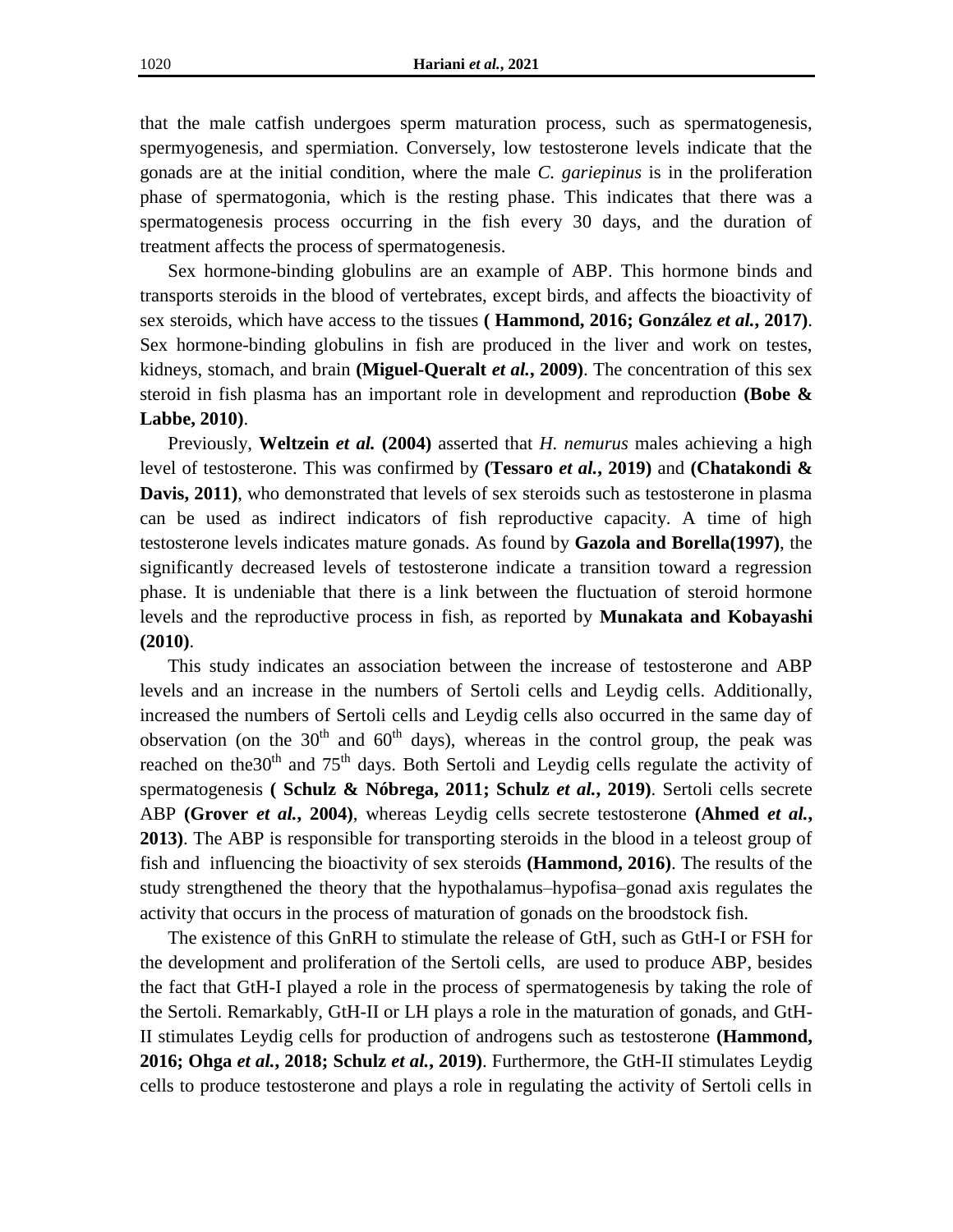the seminiferous tubules. Additionally,, testosterone with Sertoli cells regulates spermatogenesis and sperm products and stimulates the secretion of ABP **(Cheng** *et al.***, 2010; Ohta** *et al.***, 2007)**. This series of GtH-I and Gt-II activities can cause gonad maturation for broodstock fish such as broodstock sharptooth catfish. This result is in line with that of **(Kusuma & Hariani, 2017)** who stated that the induction of laserpunctures in broodstock sharptooth catfish can accelerate the process of maturation of gonads.

# **CONCLUSION**

This research found that laserpuncture induction in the reproductive point of male African sharptooth catfish (*Clarias gariepinus*) accelerates the maturation of gonads. The testosterone level, ABP level, numbers of Sertoli and Leydig cells increased on the $30<sup>th</sup>$ and  $60<sup>th</sup>$  days, indicating peaking spermatozoa quality every 30 days.

# **ACKNOWLEDGEMENTS**

This research is funded by Directorate of Research and Community Empowerment of Ministry of Research, Technology, and Higher Education through an Excellent Research Grant, with Contract Number: 506/UN38/HK/LT/2019. Many thanks are directed to the Head of the Kepanjen UPBAT along with staff especially to Mr. Moh Sori S.Pi for providing assistance and the use of research facilities; to Mrs Erlina S.Si of Biochemical Laboratory of Hang Tuah Surabaya Faculty of Medicine who helped in ELISA analysis; and to Mr. Ari of Pathology and Histology Laboratory of Airlangga University Faculty of Medicine who assisted author in preparing gonadal section.

### **REFERENCES**

**Abies, L. M.; Al-Hassnawi, A. T. S. and Al-Amari, M. J.** (2015). The effect of low level he-ne laser on spawning behavior in common carp fish cyprinus carpio. American J. Biol. Life Sci., 3(6): 218-222.

**Ahmed, Y.A.; Samei, N.A.A. and Zayed, A.Z.** (2013). Morphological and histomorphological structure of testes of the catfish "*Clarias Gariepinus*" from Egypt. Pak. J. Biol. Sci., 16: 624-629. doi:10.3923/pjbs. 2013.624. 629.

**Ajayi, B.B.; Ogunsolab, J.O.; Olatoyea, O.I.; Antiac, R.E. and Agbedea, S.** (2018). Effects of pituitary extract, ovaprim, and bitter leaf (Vernonia amygdalina) on the histopathology of African catfish (*Clarias gariepinus*). Aquacult. Fish, 3: 232–237. https://doi.org/10.1016/j.aaf.2018.10.001.

**Baeverfjord, G. and Krogdahl, A**. (1996). Development and regression of soybean meal induced enteritis in Atlantic Salmon, *Salmo salar L*., distal intestine: A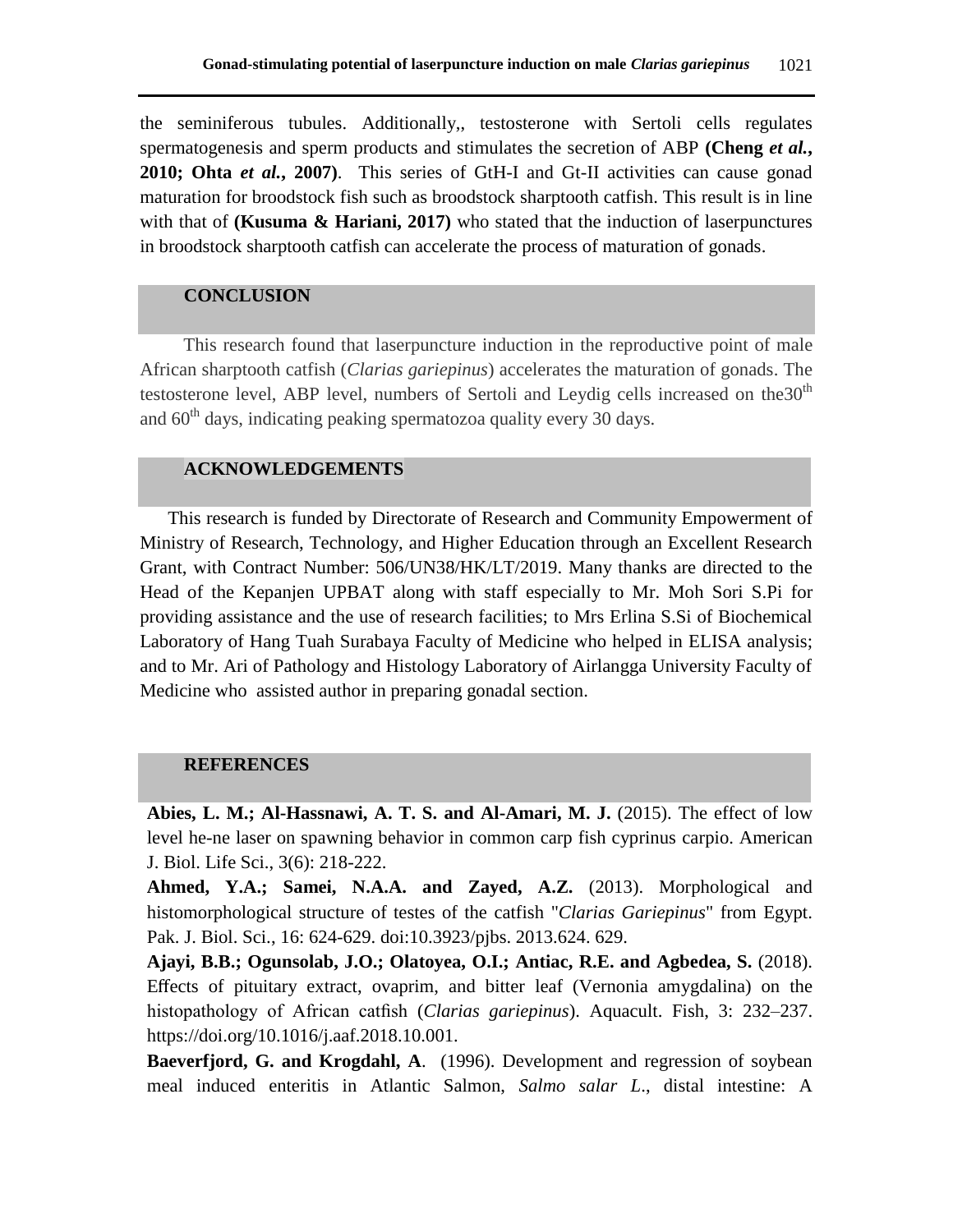Comparison with the intestines of fasted fish. J. Fish Dis., 19: 375-387. http://dx.doi.org/10.1111/j.1365-2761.1996.tb00376.x

**Bobe, J. and Labbe, C.** (2010) Egg and sperm quality in fish. Gen. Comp. Endocrinol., 165 : 535-548. doi:10.1016/j.ygcen.2009.02.011.

**Borella, M.I.; Chehade, C.; Costa, F.G.; de Jesus, L.W.O.; Cassel, M. and Batlouni, S.R.** (2020). Chapter 14. The brain-pituitary-gonad axis and the gametogenesis. Biology and Physiology of Freshwater Neotropical Fish. 27pp. [https://doi.org/10.1016/B978-0-12-815872-2.00014-2.](https://doi.org/10.1016/B978-0-12-815872-2.00014-2)

**Chatakondi, N.G. and Davis, K.B.** (2011). Maturity stage and plasma testosterone levels are related to sperm production in blue catfish, *Ictalurus furcatus*. Aquac. Res. 1– 6. doi: 10.1111/j.1365-2109.2011.03019.x

**Chaube, R; Joy, K.P.; Acharjee, A.** (2015). Review Article. Catfish gonadotrophins: Cellular origin, structural properties and physiology. J. Neuroendocrinol., 27:536–543. doi: 10.1111/jne.12286

**Cheng, C.Y.; Wong, E.W.P.; Yan, H.H.N. and Mruk, D.D.** (2010). Regulation of spermatogenesis in the micro-environment of the seminiferous epithelium: New insights and advances. Mol. Cell. Endocrinol., 315(1-2): 49–56. doi:10.1016/j.mce.2009.08.004.

**Chowdhury, I. and Joy, K.** (2001). Seminal vesicle and testis secretions in *Heteropneustes fossilis* (Bloch): Composition and effects on sperm motility and fertilization. Aquaculture, 193(3-4), 355–371. doi:10.1016/s0044-8486(00)00483-x

**Das Neves, J.; Coetzee, H.; Barnhoorn, I. and Wagenaar, I.** (2019). The urogenital papillae as an indicator of sexual maturity in male African catfish, *Clarias gariepinus*, (Burchell, 1822). Aquac. Res., doi:10.1111/are.14283

**Fauvel, C.; Suquet, M. and Cosson, J.** (2010). Evaluation of fish sperm quality. J. Appl. Ichthyol. 26(5): 636–643. http://dx.doi.org/10.1111/j.1439-0426.2010. 01529.x

**Fisheries Research Institute of Indonesia (Balai Penelitian Pemuliaan Ikan).** 2014. Academic paper of the third generation of fast-growing catfish release results of individual selection. Fisheries Research Institute. Sukamandi.

**Fisheries Research Institute of Indonesia (Balai Penelitian Pemuliaan Ikan).** (2018). Technical guidelines for African Catfish Cultivation. Fisheries Research Institute. Sukamandi (In Indonesia).

**Golan, M.; Zelinger, E.; Zohar, Y. and Levavi-Sivan, B. (2015).** Architecture of GnRH-gonadotrope-vasculature reveals a dual mode of gonadotropin regulation in fish. Endocrinology, 156(11):4163–4173. doi:10.1210/en.2015-1150.

**Gazola, R and Borella, M.I.** (1997). Short Communication. Plasma testosterone and 11-ketotestosterone levels of male pacu Piaractus mesopotamicus (Cypriniformes, Characidae). Braz. J. Med. Biol. Res., 30(12): 1485-14873. http://dx.doi.org/10.1590/S0100-879X1997001200017.

**González, A.; Fernandino, J. I.; Hammond, G. L. and Somoza, G. M.** (2017). Sex hormone binding globulin: Expression throughout early development and adult pejerrey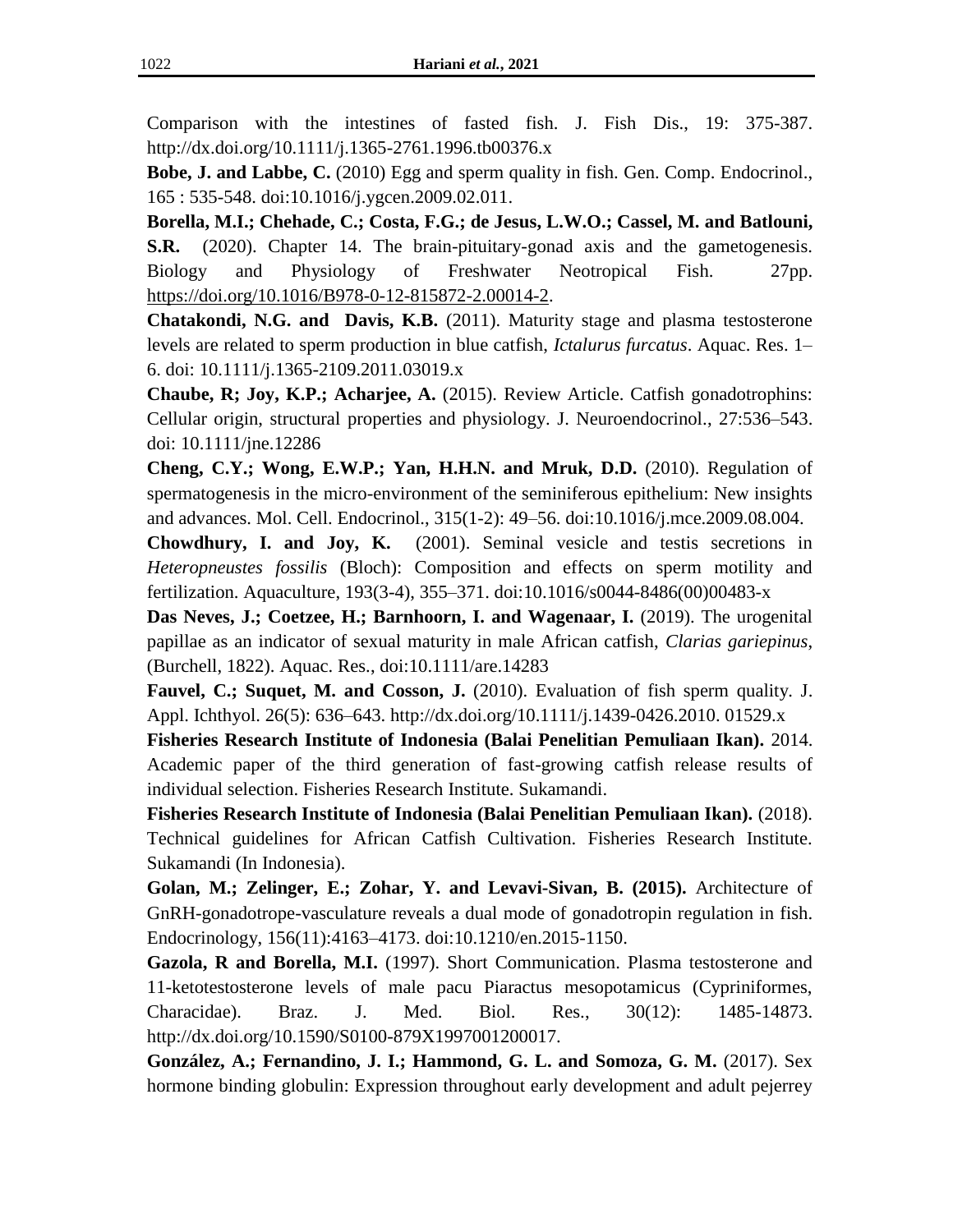fish, *Odontesthes bonariensis*. Gen. Comp. Endocrinol., 247, 205–214. doi:10.1016/j.ygcen.2017.02.004

**Grover, A.; Sairam, M.R.; Smith, C.E. and Hermo, L**.(2004). Structural and functional modifications of sertoli cells in the testis of adult follicle-stimulating hormone receptor knockout mice. Biol. Reprod., 71: 117–129. doi: 10.1095/biolreprod.103.027003.

**Hammond, G.L.** (2016). Plasma steroid-binding proteins: primary gatekeepers of steroid hormone action. J. Endocrinol., 230:R13–R25. doi: 10.1530/JOE-16-0070.

Hariani, D.; Purnama, E.R.; Purnama, T. and Fadjar, M. (2020). Effect of laserpuncture induction to increase GSI and HSI male catfish broodstocks. J. Fish. Mar. Res., 4(1): 71-77.

**Hariani, D. and Slamet, P.W.K.** (2019). Combination of feed protein level and laserpuncture induction of broodstock catfish (*Clarias sp*.) to increase estrogen, vitellogenin, and egg quality. Eurasia. J. Biosci., 13 :769-779.

**Hariani, D.; Kusuma; P.S.W. and Widodo, M.S.** (2010). Empowerment of catfish hatchery groups to increase seed production using laserpunktur as an effort to increase income in Krecek village, Pare District, Kediri Regency. Action Journal, 12(2): 80-88 (In Indonesia).

**Honji, R.M.; Caneppelec, D.; Pandolfid, M.M.; Nostrod, F.L.L. and Moreira, R.G.** (2019) Characterization of the gonadotropin-releasing hormone system in the Neotropical teleost, Steindachneridion parahybae during the annual reproductive cycle in captivity. Gen. Comp. Endocrinol., 273:73–85. doi: 10.1016/j.ygcen.2018.05.007.

**Jooste, A.; Marr, S.; Addo**‐**Bediako, A. and Luus**‐**Powell, W. J.** (2015). Sharptooth catfish shows its metal: A case study of metal contamination at two impoundments in the Olifants River, Limpopo River system, South Africa. Ecotox. Environ. Saf., 112: 96–104. https ://doi.org/10.1016/j.ecoenv.2014.10.033

**Karu, T.I.** (2000). Cellular mechanisms of low power laser therapy. Proceedings of SPIE - The International Society for Optical Engineering 4159. [http://www.mededge.inc.com/nquest.pdf.](http://www.mededge.inc.com/nquest.pdf)

**Koutna, M.; Janisch, R. and Veselska, R.** (2003). Effect of Low-power Laser Irradiation on Cell Proliferation. Scrip. Med. (BRNO) 76 (3): 163–172.

**Kusuma, P.S.W. and Hariani, D.** (2019). Biological stud of increasing vitellogenm level and gonado somatic index by laserpuncture exposure at any protein level of dietary on catfish broodstock (*Clarias sp.*). Eurasia J. Biosci., 13:177-183.

**Kusuma, P.S.W and Hariani, H**. (2017). The role of laserpuncture exposure on gonad maturation mechanism of catfish (*Clarias sp.*) through  $Ca^{2+}$ , PKC and GABA neurotransmitter. Egypt. J. Aquat. Res., 43:303–305.

**Kusuma, P.S.W.; Ngadiani, Ng. and Hariani, D.** (2015). Utilization of laserpuncture induction as spawning stimulation in catfish (*Clarias spp*.) crossbreeding toward egg quality. Egypt. J. Aquat. Res., 41, 353–358.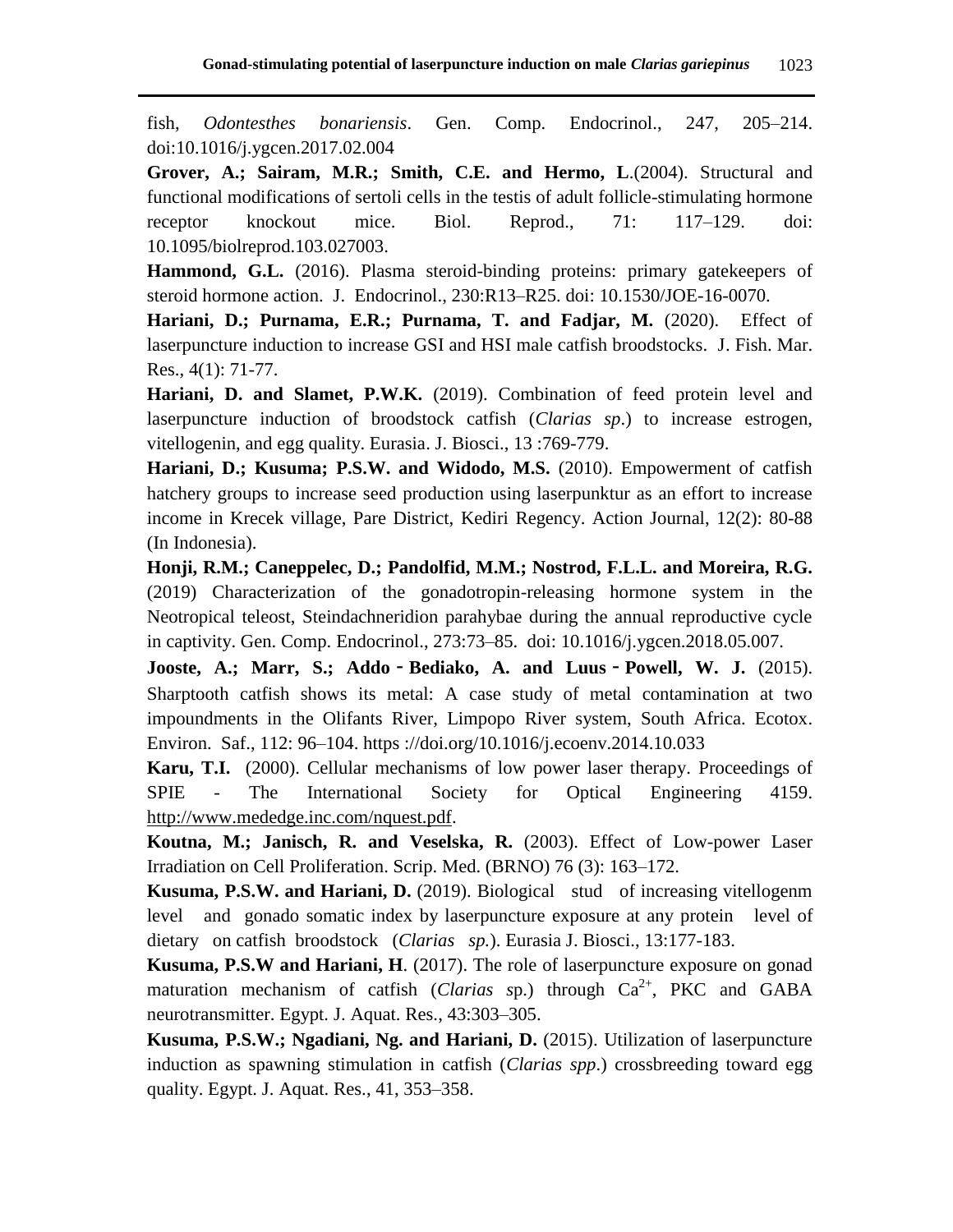**Kusuma, P.S.W.** (2013). The mechanism for the release of the catfish gonadotropin control after a laserpunctures on a reproductive point. Dissertation. Postgraduate Faculty of Fisheries and Marine sciences. University of Brawijaya, Malang (in Indonesia).

**Kusuma, P.S.W.; Marhendra A.P.M.; Aulanni'am. and Marsoedi.** 2012. Mechanism of gonadotropin hormone release in catfish (Clarias sp) upon laserpuncture exposure to reproduction acupoint. IJBAS-IJENS, 12(06):177-182.

**Locatello, L.; Bertotto, D.; Cerri, R.; Parmeggiani, A.; Govoni, N.; Trocino, A. and Mordenti, O.** (2018). Sperm quality in wild caught and farmed males of the European eel (*Anguilla anguilla*). Anim. Reprod. Sci., 198:167-176. doi:10.1016/j.anireprosci.2018.09.016/

**Mansour, N.; Ramoun, A. and Lahnsteiner, F.** (2005). Quality of testicular semen of the African catfish *Clarias gariepinus* (Burchell, 1822) and its relationship with fertilization and hatching success. Aquac. Res., 36:1422-1428. doi: 10.1111/j.1365- 2109.2005.01363.x.

**Marine and Fisheries Ministry.** (2018). Reflections on 2018 and outlook material for 2019. Marine and Fisheries Ministry.

**Miguel-Queralt, S.; Underhill, C.; Devlin, R.H. and Hammond, G.L.** (2009). Characterization and measurement of the plasma α- and β-sex hormone-binding globulin paralogs in Salmon. Endocrinology, 150(1): 366–375. doi:10.1210/en.2008-0964

**Mukti, A.T.; Sari, Y.G.P.; Agusdinata, G.S.R.; Satyantini, W.H.; Mubarak, A.S.; Luqman, E.M and Widjiati.** (2020). The effects of laserpuncture on gonadal maturity and sperm quality of male striped catfish (*Pangasia nodon hypophthalmus*). Theriogenology.147:102-107. [https://doi.org/10.1016/j.theriogenology.2020.02.030.](https://doi.org/10.1016/j.theriogenology.2020.02.030)

**Munakata A. and Kobayashi, M** (2010). Endocrine control of sexual behavior in teleost fish. Gen. Comp. Endocrinol., 165: 456–468. https://doi.org/10.1016/j.ygcen.2009.04.011

**Nwabuisi, O.; Udoumoh, A.; Omuboba, D.; Uchenna, E.; Chukwuemeka, O. and Hulda, U.** (2017). Morphometric and histological features of the testicles of cultured male broodstock African Catfish (*Clarias gariepinus*) at different ages. J Hellenic Vet. Med. Soc. 68(2):211-218. doi:https://doi.org/10.12681/jhvms.15607

**Ohga, H.; Selvaraj, S. and Matsuyama, M.** (2018). The roles of kisspeptin system in the reproductive physiology of fish with special reference to chub mackerel studies as main axis. Front. Endocrinol., 9:147. doi: 10.3389/fendo.2018.00147. eCollection 2018.

**Ohta, H.; Miyake, H.; Miura, C.I.; Kamei, H.; Aida, K. and Miura, T.** (2007) Follicle-stimulating hormone induces spermatogenesis mediated by androgen production in Japanese eel, *Anguilla japonica*. Biol. Reprod., 77:970–977. doi:10.5047/absm.2011.00404.0105.

**Prokešová, M.; Stejskal, V.; Matoušek, J.; Kouřil, J. and Baras, E.** (2017). Effect of light intensity on early ontogeny of African sharptooth catfish, *Clarias gariepinus* (Burchell). Aquac. Res., 48, 347–355